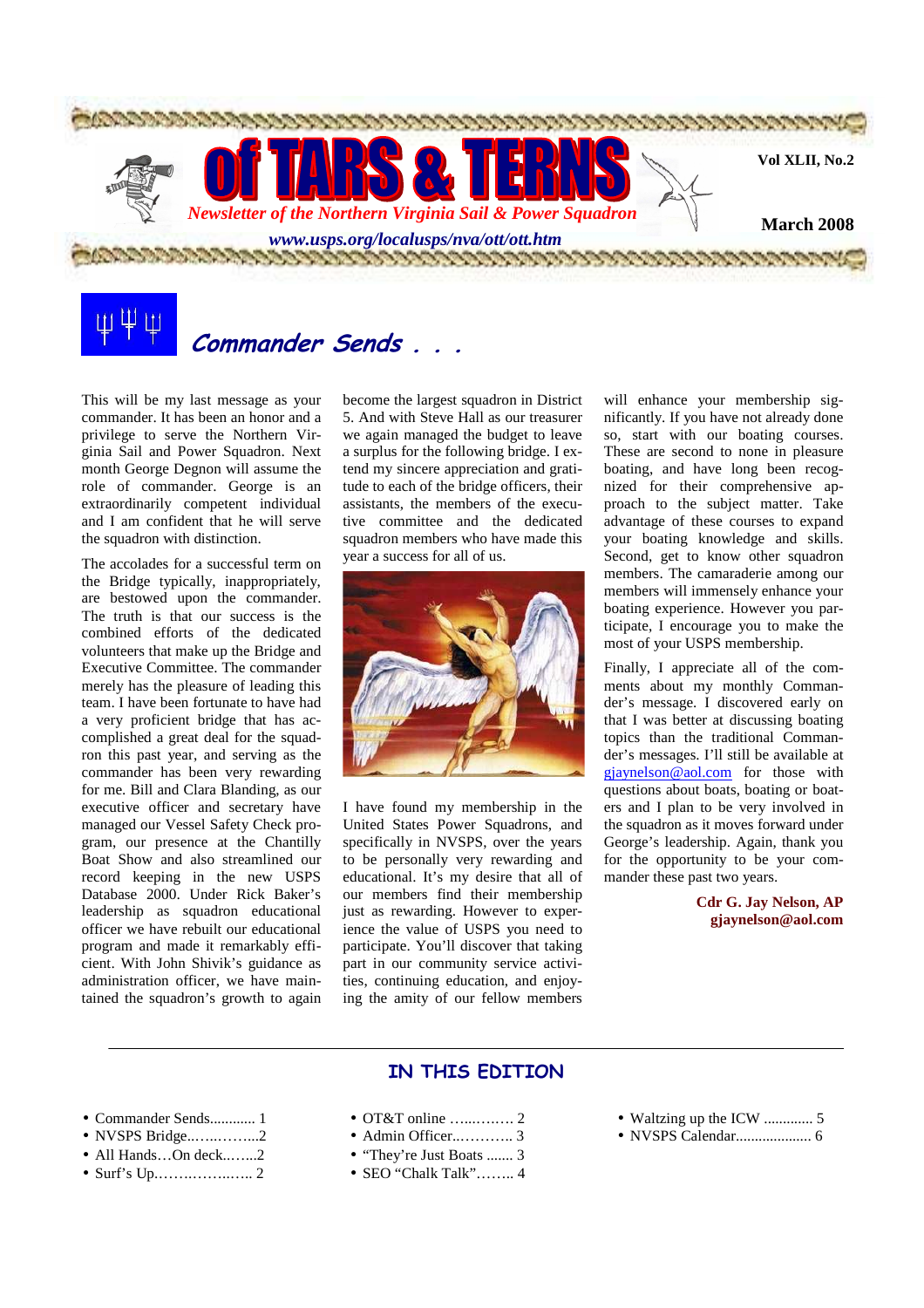

# **NVSPS BRIDGE**

**COMMANDER**  Cdr G. Jay Nelson, AP 703-437-0064 gjaynelson@aol.com

**EXECUTIVE OFFICER**  Lt/C William Blanding, AP smodim@comcast.net

**EDUCATION OFFICER**  Lt/C Rick Baker, JN (703) 318-5899 rickbaker6@verizon.net **ASST:**1/Lt Richard Unis, JN

**ADMIN OFFICER**  Lt/C John Shivik, AP jshivik@cox.net **ASST:** 1/Lt Ron Larson, P

**SECRETARY** 



Lt/C Clara Blanding, AP claralee@comcast.net **ASST:** 1/Lt S Sams-Grohoski **TREASURER**

Lt/C Steven Hall, P (703) 242-8566 sdhall01@verizon.net **ASST:**1/Lt Joel Bailey, AP

### **AT LARGE**

Lt George Degnon, P 703-448-8766 Lt Tom Martin, AP 703-820-7671 D/Lt Walter D. Lazear, AP 703-620-1821 Lt Jav Kariala, P Lt Francis Williamson, AP 703-440-9074<br>P/C Keith Segerson, P 703-670-2270 P/C Keith Segerson, P

*of Tars & Terns* **DISTRIBUTION**  Lt Manette Lazear, AP D/Lt Walter D. Lazear, AP

*of Tars & Terns* **EDITOR**<br>
Soballe, AP (202) 337-0960 Lt Pete Soballe, AP psoballe@yahoo.com

# **All Hands… On Deck !**

1**2 March 2008 @ 1900**. Get ready for spring commissioning. Don't miss this All Hands' meeting. Our speaker will be Brian S. Kieb from the Kop-Coat Marine Group, manufacturers of Pettit Marine Paint.

Brian will present a seminar on the marine products produced by Pettit. Learn how to choose the right paint for your spring projects and ask Brian questions about bottom paint, varnish, top-side paint, and their correct applications. He'll be happy to make recommendations for products best suited for your boat. Come and learn.

**9 April 2008 @ 1900.** Prepare your crew for a happy and safe boating season! Bring the whole family to the 9 April All Hands meeting which will feature the classroom portion of USPS's Skipper Saver program presented by Rick Baker, JN. Everyone will learn emergency and lifesaving procedures to adapt to their own boat and equipment. Crews who complete both classroom and on-the-water learning will receive a Skipper Saver certificate and patch.

# **Surf's UP! See you in Ocean City!**

We're packing our bags for a weekend getaway in Ocean City with other squadron members who love boating as much as we do:

**What**: 2008 D/5 Spring Conference **When**: 27-30 March 2008 **Where:** Princess Royale Hotel, 9100 Coastal Hwy, Ocean City MD **How:** Call 1-800-476-9253 by 1 March. **Reservation code:** USPS, D/5 **How much:** \$99 ocean or pool view suite **Details:** Mark 5 & D/5 web site

Daytime activities feature sessions on all aspects of squadron life and leadership. See pg 4 of Mark 5 for a complete list. The fun is non-stop on Friday evening from 1900-2200 when squadrons open their hospitality suites with entertainment and refreshments for everyone.

The classy theme for NVSPS's suite will be "Welcome to our Bilge." The suite will be open all weekend for our members to gather, eat, drink, and be merry. If you can help set up our bilge displays Friday afternoon ~1530 or take a short turn hosting that evening, please e-mail the committee at ridurgin@aol.com. Join the fun!



## **0T&T Online**

**Reminder**: The latest issue of *of Tars & Terns* is always available for downloading on the squadron web site (www.usps.org/localusps/nva) as soon as it's complete. It's mailed to members by third-class bulk mail because the rate is approximately 60% less than first class mail. But they're delivered on a space-available basis and may be delayed.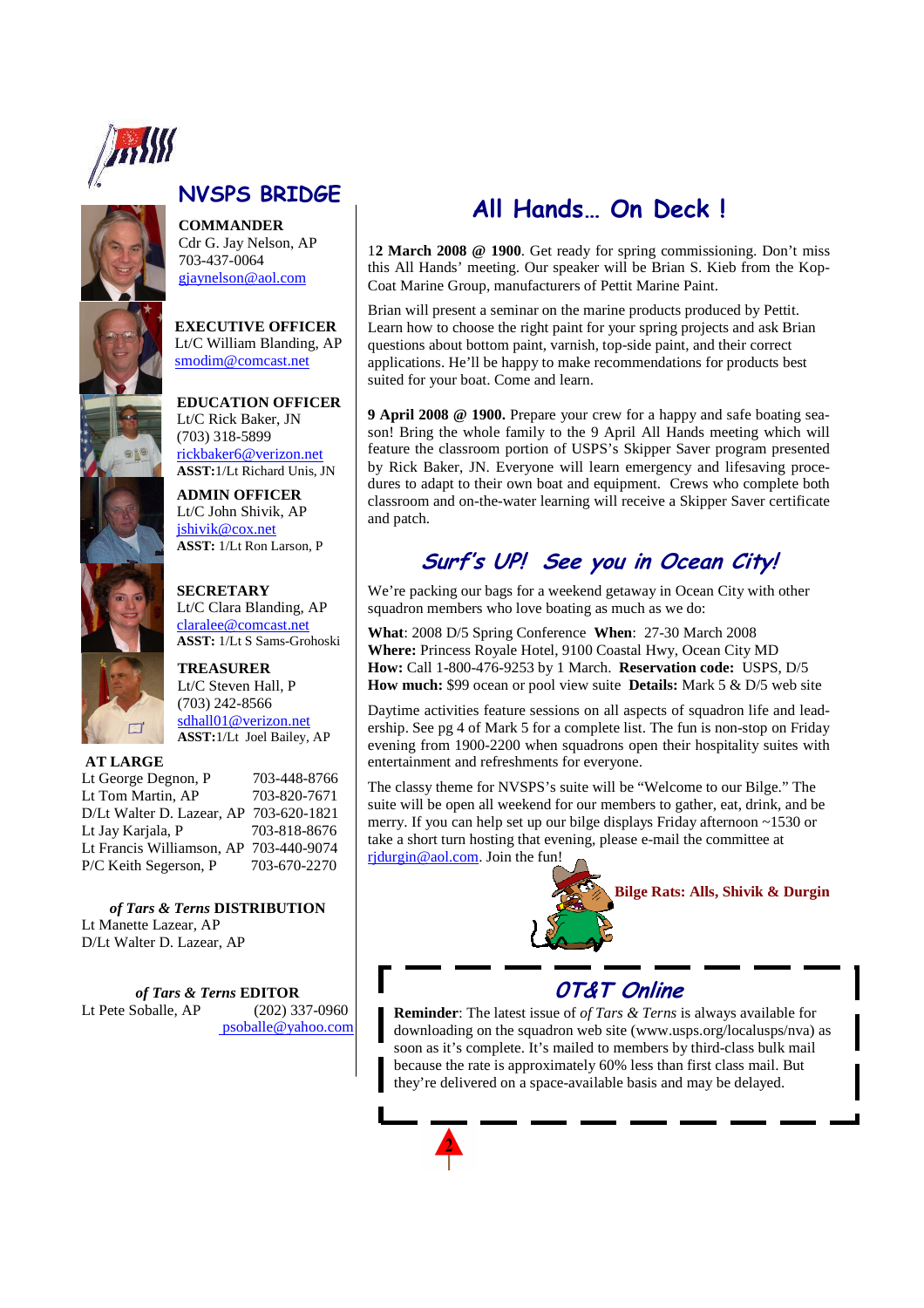

# **Admin Officer's Report**

### **Lt/C John Shivik, AP jshivik@cox.net**

My time as Administrative Officer is growing short. The challenges have been many! I have to admit it is one great learning experience and an outstanding opportunity to get to know the members of our Squadron and those external to the Squadron. I certainly wish the best to the nominated Administrative Officer, John Karjala, and his team. There are always challenges but working together and having fun is a legacy.

Of note, my appreciation is extended to the members of the AO 2007-2008 team. It has been a rough year health-wise for some, but my deepest gratitude for your support. Ron Larson, Ed and Martha Jane Dodd, Glenn and Janet Fahey, Joe Jarocki, Walt and Manette Lazear, Pete and Judy Soballe, Dick and Jean Durgin, Nancy Dando, Cdr Jay Nelson, Gale and Evelyn Alls. Couldn't have done it without you. Many thanks are extended to all those un-named members who helped in our squadron social events. The May Safety Picnic (Stf/C Richard Davis – look out for that one handed bowline!); International Pot Luck; Holiday Party and the Change of Watch that was so wonderful for families, too. What makes these events special is individual participation, direct involvement, volunteering, learning and wanting everyone to have fun. If you have never experienced an organized squadron cruise, it's a unique opportunity to form a bond, not only afloat, but participating in rendezvous ashore even if you don't have a boat

There's a great squadron year approaching. Let's look forward to expanding our knowledge, being involved in civic activities, participating in various squadron, district and national functions and most of all, enjoying the friendships that we establish as volunteers in a superb organization.

Thank you for your support. May you have fair winds and following seas!

### **Of course, they're just boats…**

*Expresso* and *Blue iiis* will soon be asleep, Safe and secure in their terrestial keep. Their owners will moan, and may even weep As the obvious dilemma over them creeps.

The canvas is down, the batteries dead. All systems are flushed; they've been put to bed. The engines are silent, no wake is in view. The moment has come, as it would…we all knew.

The season was safe, and sure full of fun. We enjoyed the company as well as the sun. But winter's chill will soon be here Time to reflect, perhaps shed a tear.

Do boats have souls, do they get the blues? Ancient mariners may have the clues. Do our boats miss us, while high and dry? What's that creaking and groaning, could it be a sigh? Dusk will come early and our dreams will begin. We'll have the memories, and that's no sin. We're entitled to mourn and share our dismay While the rest of the world goes its way.

Will the boats dream, too? Could that be the case? Will they miss the waves, and giving them chase? Do they have feelings, will they be sad? Of course, they're just boats, and that's too bad.

But, we long for the spring, April and May, When we'll wake up our friends and hear them say... "Let's get on the water, let me feel the spray, I've slept long enough and I want to go play".

Sleep well for now, sweet vessels of ours. Before too long, we'll be counting the hours. Sleep well for now, and silence your bells, Take care of each other, while we say our farewells.

> **Gerald Aust 30 October 2007**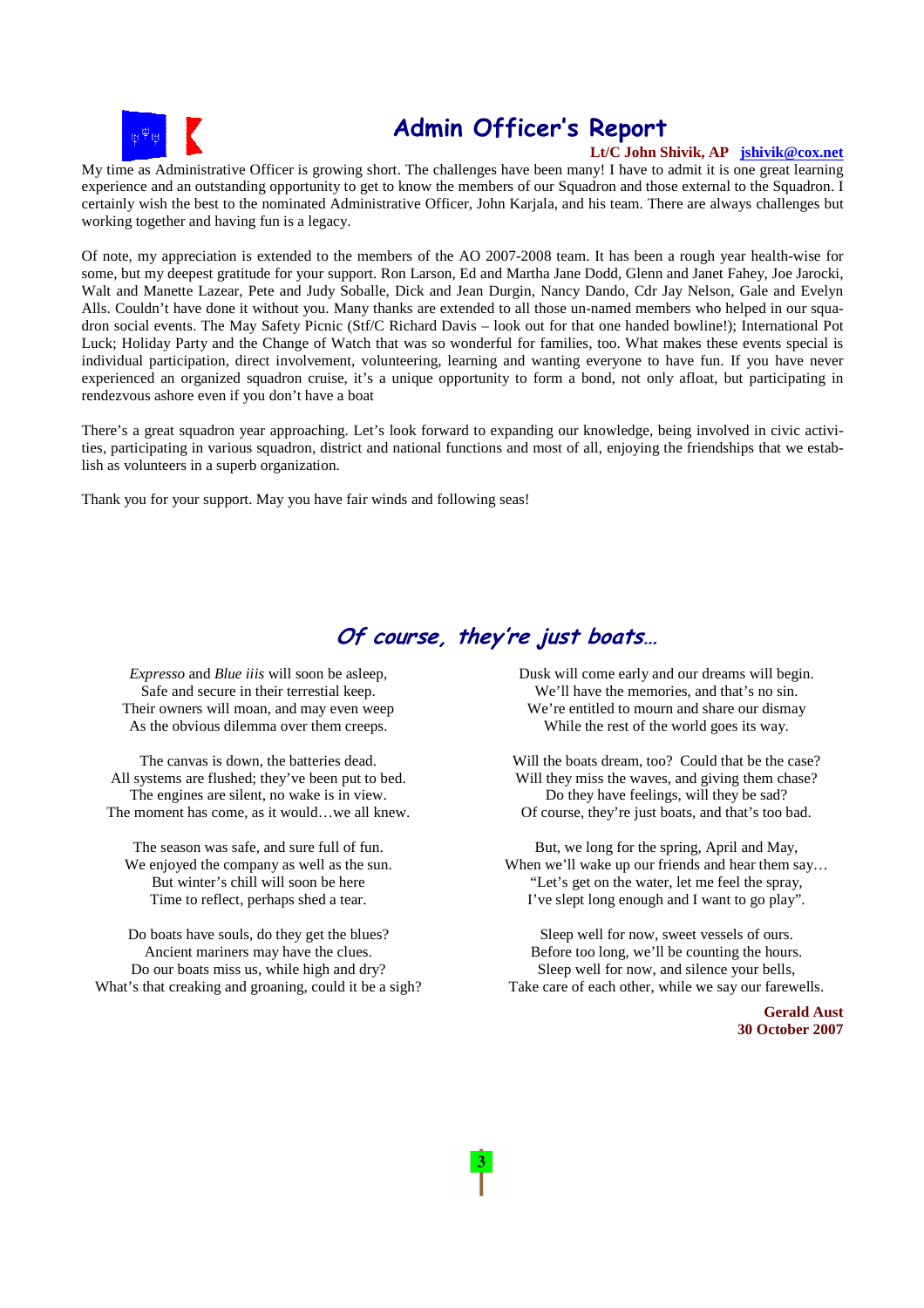

**Educational Proficiency Award C**ongratulations to four more members earning this in 2007: Martin Suydam AP, Peter Soballe, AP, Paul Baartz, JN, and Shawn Gregor,

JN. The educational proficiency award (EPA) recognizes members holding the grade of AP [Advanced Pilot] or higher with the additional completion of any three elective courses. A special uniform insigne is provided. See figure from Operations Manual Page B-6:



**For the upcoming seminars,** please register on time so I can order the right number of books. At least 10 registered, in-class participating members are required to make any course a GO! **rickbaker2006@verizon.net**

We postponed the February Skipper Saver Program because of bad weather predicted for the region on 13 February. No monthly meeting was held that evening.

#### **SKIPPER SAVER PROGRAM**

(1 session, Wednesday 9Apr @1900 at All Hands' Meeting , at BoatUS – Open to Public)

Take the first step in learning to save the skipper and yourself! Learn procedures for the whole family to use in an emergency. Earn a Skipper Saver certificate and patch with completion of an on-the-water segment. Refreshments provided. Registration: None **NEW DATE:** 9 April 2008 @1900

### **SAIL TRIM AND RIG TUNING SEMINAR**

(1 session, Monday,14 Apr 2008, 1900 - 2130)

This seminar shows in clear and simple terms how to use and adjust sails for optimum performance under a wide range of conditions. The seminar comes with prepared "Student Notes" and with a waterproof USPS Captain's Quick Guide written by North Sails. This is a new seminar for 2008.

**Cost** is \$35. Family members and significant others may share materials for a discount. Location: GMU Offices, 4031 University Dr, 2<sup>nd</sup> Floor Conf Room, Fairfax, VA 22030 **Instructors:** Bob Cox, JN, and Bob Manning, AP **Register by:** 4 March 2008

#### **GPS SEMINAR**

(1 session, Tuesday, 20 May 2008 1900-2130)

Learn to use your GPS in detail. New Seminar in 2007. **Cost** is \$35; family members and significant others may share the materials for a discount. Location: GMU Offices, 4031 University Dr, 2<sup>nd</sup> Floor Conf Room, Fairfax, VA 22030 **Instructors:** Bob Cox, JN, and Bob Donahue, AP **Register by:** 10 April 2008

#### **NAVIGATION (N)**

 $(-25$  sessions, Tue,  $\overline{07}$  Oct  $08 - 31$  Mar 09, 1900-2100)

Learn celestial navigation and piloting techniques suitable for offshore navigation anywhere in the world using the moon, planets, and stars. This course builds on the sunsight technique learned in the new Junior Navigation (JN) course, which is a prerequisite.

**Cost** is \$125; family members and significant others may share books for a discount.

**End Date:** ~ 31 March 2009 **Location:** TBD, Fairfax **Instructor**: Seminar Style – Each Participant Teaches At Least One Chapter **Class Leaders:** SEO/ASEO **Register by:** 1 August 2008 so we can order books. At least 10 in-class participating members are required to make this course a GO! Contact: SEO

#### **MARINE ELECTRONICS (ME 101, 102, & 103)**

(~18 sessions, Thu, 11 Sept 08 - 29 Jan 09, 1900 -2100)

Teaches essential knowledge about a boat's electrical and electronic systems including: proper wiring; grounding; corrosion and electrolysis control; batteries and their maintenance; depth finders; marine radiotelephones; radar; LORAN; GPS; and other electronic positioning systems. [We may receive a complete redo of the course—we shall see]

**Location:** TBD, Fairfax. **Instructor:** Dwight Bues, AP **Register by:** 1 Aug 08 **Contact:** SEO

#### **HOW TO USE A CHART**

(1 session, Tue 28 Oct 08 1900-2130)

Learn to use your marine navigation charts in detail. New Seminar! Cost is \$35; family members and significant others may share the materials for a discount. **Location:** TBD

**Instructors:** Lt/C Rich Unis, JN, and Bob Cox, JN **Register by:** 15 Sep 08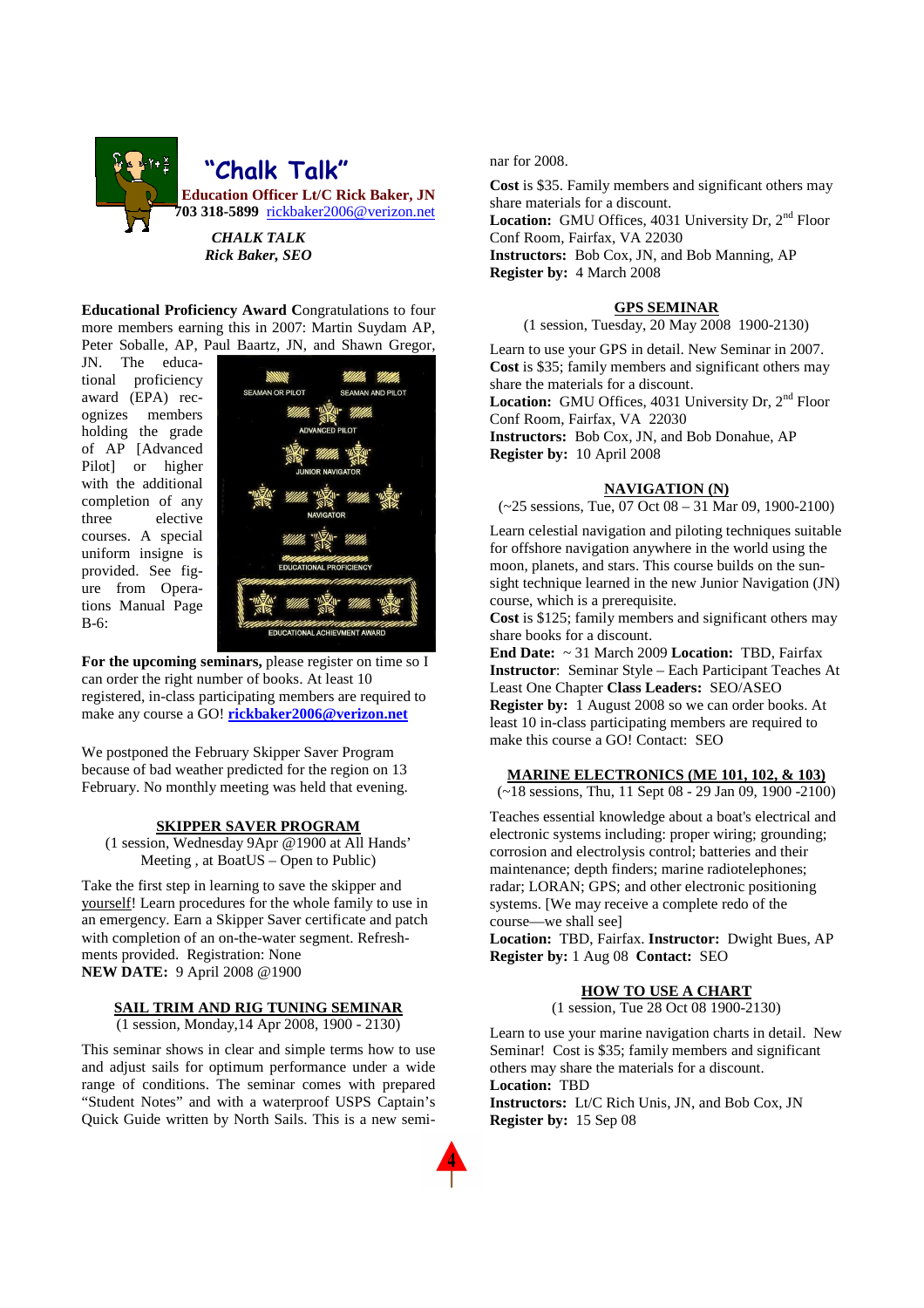### **Fresh Cookies, Jelly Beans and a Heck of a Lot of FUN on the ICW**

**By Clara and Bill Blanding Sea Waltz, KK42** 

**Wildlife and Scenery**

The wildlife and scenery along our trip were absolutely stunning! We saw majestic bald eagles lining portions of the ICW,

dolphins running in our bow wake (in the ICW and offshore) and a huge, very old, leatherback turtle that swam by offshore. We saw snakes in the water (wasn't that a movie?) and were chased by biting flies (we really must get those screens for the pilothouse doors). We (ok, I) saw women sun bathing on tiny spits of land with their PWC's close by. (Shoot, where did that picture go?) Stately, and not so stately, homes and several interesting lighthouses lined portions of our route. My personal favorite was the "Fish Bed and Breakfast" (see the fish through the roof). We also got an unexpected treat from some military pilots who gave us our own private air show while practicing "air to air" combat. We witnessed rolls, dives, climbs, and several very low passes over our boat including a very low inverted pass where we literally saw the pilot smiling and waving at us.



One day in Florida the "Water Police" boarded us as we passed under a bridge and were going through a small populated area. In addition to giving us the standard safety inspection, he warned us about our "bow wake" - what bow wake? We were barely doing 4 knots in a Krogen! Oh well. We also watched a Coast Guard "team in training" board several larger powerboats. They were eyeing us as their next target until they spotted a mega yacht behind us and went for the bigger fish. The big boat never answered the radio when the Coast Guard hailed…wonder how that boarding turned out? Whew, thankfully they didn't come to our boat, it would have been frightening having a machine gun pointed at our boat and a boarding by eight



"Coasties". We also saw the water police give up a chase of a very fast centerconsole whose driver was drinking beer in favor of a person with no lifejacket on a PWC. We wondered which really was the bigger risk to the waterway?

We saw Casey and Mike Ruhr (Tranquility Base, KK48) and took this picture as they "zipped" past us. We also talked on the radio a lot with Bodacious and discussed the possibility of anchoring with them; but could never seem to link up. Dora and Robert Turner (Seascape, KK42) with their cute little dog, stopped by for a visit while we were both anchored in Wrightsville Beach. We thought we saw Bear docked in Coinjock? We were actually surprised that we didn't see or hear more Krogens on the waterway…they must've still been in the Islands or sucking down Margaritas with Jimmy Buffet in Key West!

#### **The "Bridge Follies"**

The assortment of bridges during the trip was amazing, all new to us and sometimes tedious. We negotiated bascule, swing, lift and pontoon bridges that were all different and interesting. The most interesting (probably since it was under repair with a temporary lift) was the St Augustine, FL, Bridge of Lions, pictured here. We only missed/mistimed two scheduled openings. Not bad! However, we did wait for several other bridges for a variety of reasons -- emergencies, tenders waiting for other boats, construction, trains, and a funeral procession. We found all the bridge tenders were accommodating, friendly and very professional. Of course we had to deal with the usual "Bridge Follies" of boats jockeying around (some paying attention to their surroundings and others not), while dealing with current flowing towards the still-closed bridge, and the mad dash of boats on both sides of the bridge as it opened.

**Next: "In the Atlantic"** 

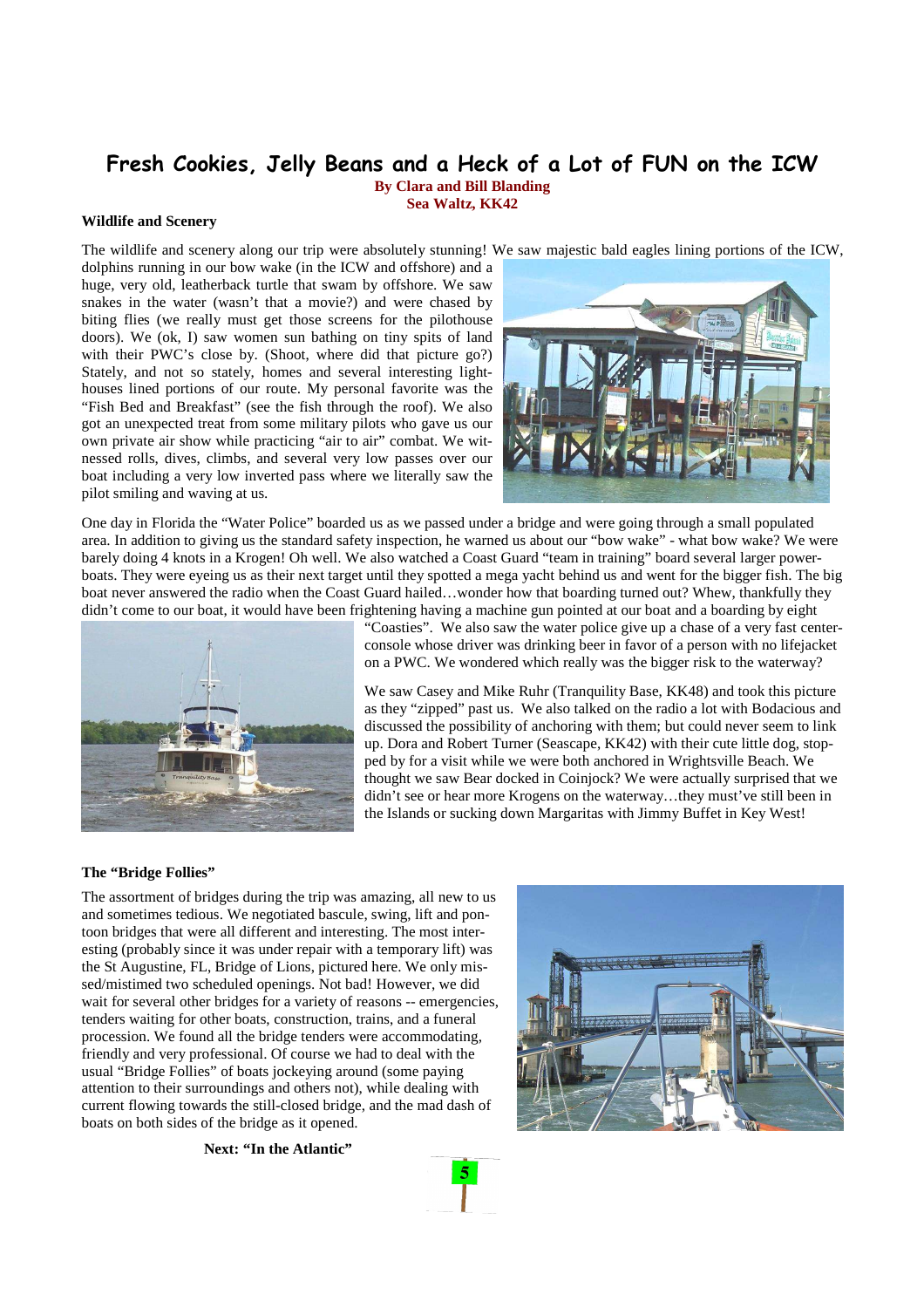| <b>NVSPS Calendar</b>                            |                                                                                                                                                                                                                                                            |                                                            |
|--------------------------------------------------|------------------------------------------------------------------------------------------------------------------------------------------------------------------------------------------------------------------------------------------------------------|------------------------------------------------------------|
| <b>March 2008</b>                                |                                                                                                                                                                                                                                                            |                                                            |
| $7 - 9$                                          | 13 <sup>th</sup> Annual National Capital Boat Show                                                                                                                                                                                                         | Francis Williamson                                         |
| Fri - Sun                                        | Dulles Expo Center, Chantilly, VA                                                                                                                                                                                                                          | 703-440-9074                                               |
| 12<br>Wednesday<br>1900: Social<br>1930: Meeting | Volunteers needed to help man the NVSPS booth<br>All Hands' Meeting at Boat US<br>Annual Membership and Elections meeting, All Members should plan to attend.<br>Refreshments: TBD<br>Meeting Topic: Spring Painting Projects Guest Speaker: Brian S. Kieb | willyjhu@cox.net<br>Clara Blanding<br>claralee@comcast.net |
| 13                                               | <b>On-Board Weather Forecasting</b>                                                                                                                                                                                                                        | <b>Rick Baker</b>                                          |
| Thursday                                         | Location: TBD, Fairfax. Instructor: Lt/C John Shivik, AP Register by 01 Feb                                                                                                                                                                                | rickbaker2006@verizon.net                                  |
| 1900-2130                                        | \$45, One session                                                                                                                                                                                                                                          | 703-318-5899                                               |
| 15                                               | <b>NVSPS Founder's Day and Change of Watch Event</b>                                                                                                                                                                                                       | John Shivik                                                |
| Saturday                                         | Location: American Legion, Fairfax                                                                                                                                                                                                                         | jshivik@cox.net                                            |
| 26                                               | <b>Excom Meeting</b>                                                                                                                                                                                                                                       | George Degnon                                              |
| Wed 1830                                         | GMU Conference Room, Fairfax                                                                                                                                                                                                                               | george@degnon.org                                          |
| 27-30                                            | <b>D5 Spring Conference</b>                                                                                                                                                                                                                                | 1-800-476-9253                                             |
| Thu - Sun                                        | Princess Royale, Ocean City MD                                                                                                                                                                                                                             | Reservation code: USPS, D/5                                |